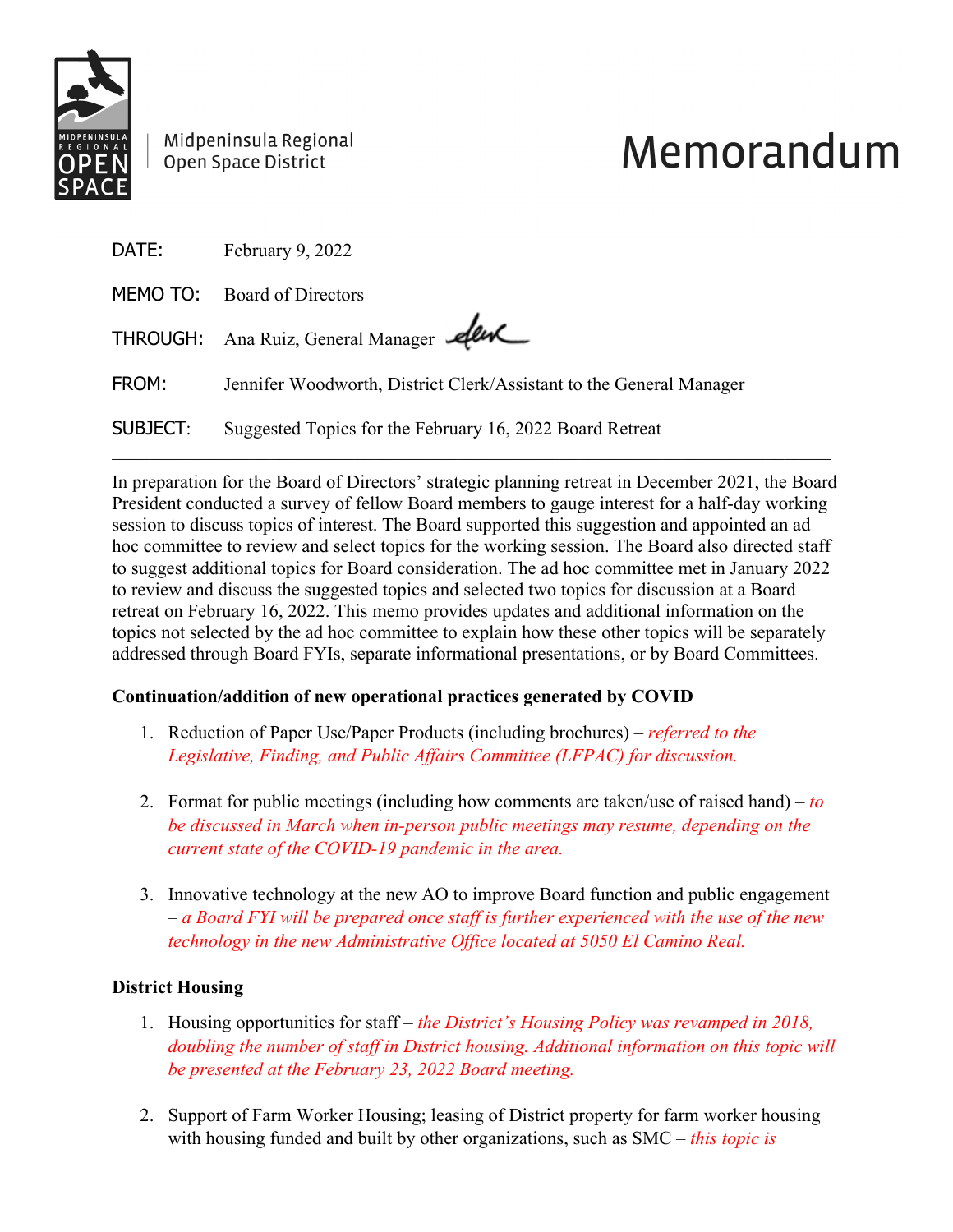*expected to be addressed as part of Agricultural Policy project, currently scheduled for completion in FY22.*

# **Regional Role** *– Topics 1 and 2 below will be addressed at the February 16 Board Retreat.*

- 1. Leadership in conservation, resource/environmental protection
	- i. District as an important regional player, no longer an unknown agency
	- ii. Continued education to public and agencies about the importance of enhancing, restoring, creating safe migration paths for wildlife
- 2. Level of active engagement in nontraditional regional issues that indirectly may affect Midpen goals and interests
	- i. Insufficient staff capacity to maintain high level of engagement in nontraditional regional issues; concerns about impacts to core District work and projects --- understanding level of priority for this work will inform the need for additional staffing to conduct this work
	- ii. Regional housing: SB9 and higher densification of communities and housing
		- 1. State housing mandates may add pressure to locate housing in unincorporated, rural areas, impacting goals for a continuous open space greenbelt and sustainable wildlife corridors and habitat ranges
		- 2. Advocacy for concentrating housing in developed urban/suburban areas to preserve surrounding open space greenbelt/ecosystem services
		- 3. Increased housing expected to bring higher use and demands on open spaces and the potential for greater impacts on natural resources and wildlife habitats, and therefore may require new/revised policies to carefully manage use and protect sensitive resources
	- iii. Regional solutions and trends that support multi-modal access to recreational destination points, including parks/open spaces; engagement in regional transportation and transit plans
		- 1. Solutions require nonconventional partnerships and may be most effective if a diverse coalition is created that pursues common goals and objectives, with transit/transportation agencies leading the implementation actions
		- 2. Midpen's role in working with transportation agencies and local jurisdictions in transit to trails (e.g., community shuttles, micro-transit, bikeway systems, etc.)
- 3. Regional Trails --- has priority for this work changed? *this priority has not changed, and the District continues to take a lead and/or partnership role in supporting these and other regional trails.*

### **Mission Driven Activities**

1. Challenges in balancing natural resource preservation and public access – *the Board of Directors continues to address this issue while understanding that tension between the protection of natural resources and allowing for and increasing public access will be an on ongoing topic to be addressed on a case-by-case basis for new and continuing projects and acquisitions.*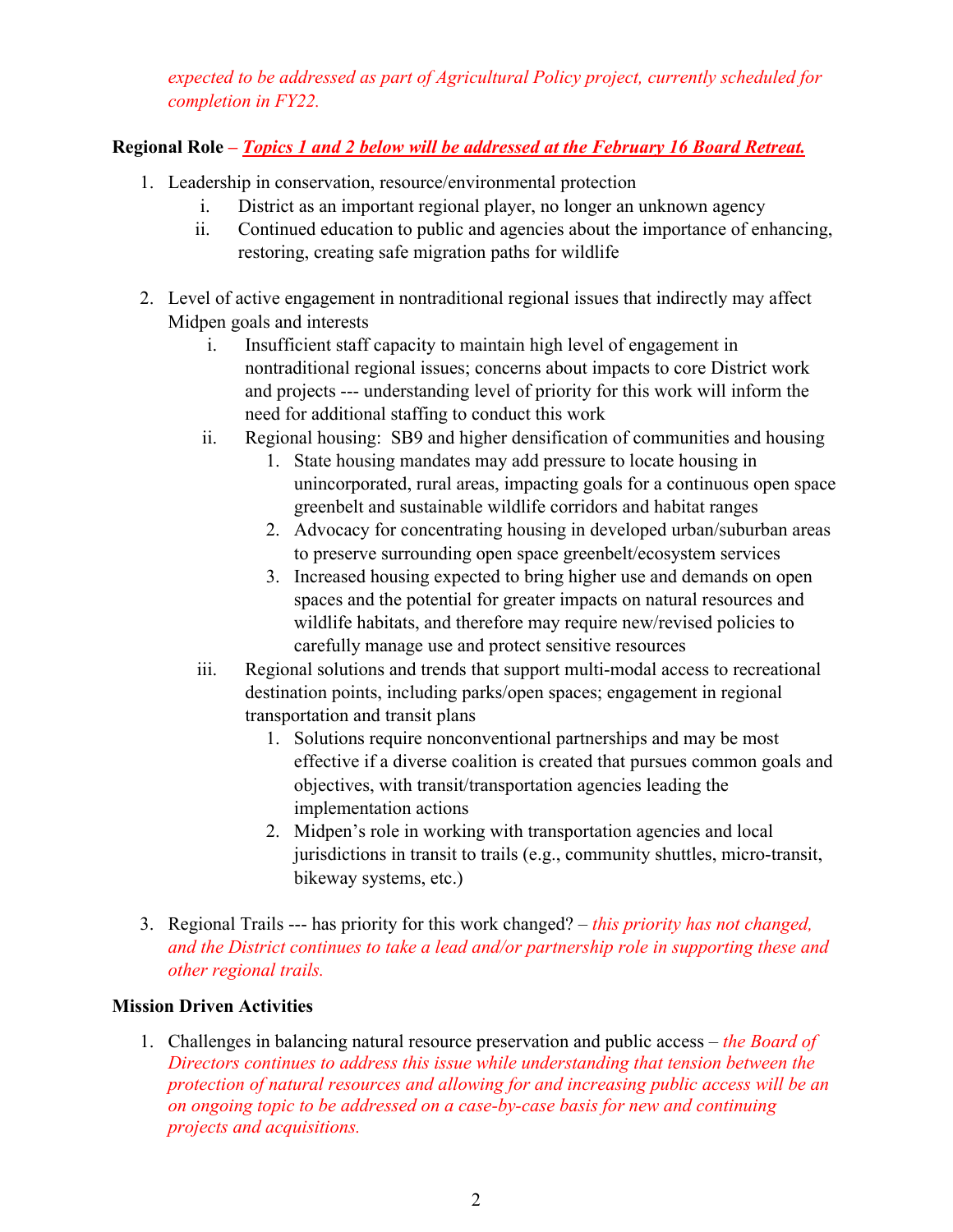- 2. Incorporating latest Science Advisory Panel (SAP) findings to continue responsibly managing visitor use/capacity in open space lands – *District staff will continue to incorporate best practices recommended by the SAP into their work and projects. The information learned from the SAP informs recommendations and decisions on an ongoing basis.*
- 3. The District's role in combatting climate change droughts, flooding, soil health, wildfire, high temperature, infestations/invasive, changing eco-system; should the District expand work beyond District lands? – *expanding the District's role in combatting climate change beyond its boundaries would require additional staffing to avoid impacts to core projects, programs, and functions. The ad hoc committee recommends focusing on current partnerships, such as with the San Mateo County Resource Conservation District, POST, FireSafe Councils, etc.*
- 4. Calculating carbon sequestration of District lands (understanding and communicating climate resiliency benefits of District lands) – *this item will be addressed with an informational memo from staff.*
- 5. Environmental management/herbicide concerns *this item will be addressed as part of next Integrated Pest Management Annual Update, currently scheduled for Summer 2022.*
- 6. District's role in protecting the Baylands area of the District (specifically former Cargill property); should the District expand further land holdings/expertise/resources/ management in the baylands area or support existing partners who are focused on these areas? – *this topic will be addressed at the upcoming February 16 Retreat.*
- 7. Use of multimodal options to equitably connect people to open space *the District is currently pursuing multimodal options for public access as part of two pilot projects – Rancho San Antonio and Purisima Creek Open Space Preserves. Additional information on this topic will be provided to the Board as part of those projects.*
- 8. Development of metrics for implementing Diversity, Equity, and Inclusion (DEI) Initiatives – *A staff team to support DEI initiatives is scheduled to be assembled in early 2022 and will be tasked with developing measurable DEI metrics, tracking progress, and reporting back on the results.*

#### **Operational Enhancements**

- 1. Streamline planning, permitting and construction processes to increase efficiency *this is an ongoing effort happening at various levels of the organization. Current work includes securing a programmatic permit with Resource Agencies for maintenance work and small-scale projects; negotiating a Master Permit with San Mateo County for standard, small-scale, noncontroversial District projects; and maximizing temporary CEQA exemption for habitat restoration projects.*
- 2. Numbering District trail junctions to assist with wayfinding *a trail junction numbering system was implemented as part of a pilot project in lower La Honda Creek Open Space Preserve and Bear Creek Redwoods Open Space Preserve. District staff plans to continue this work and expand to other preserves.*